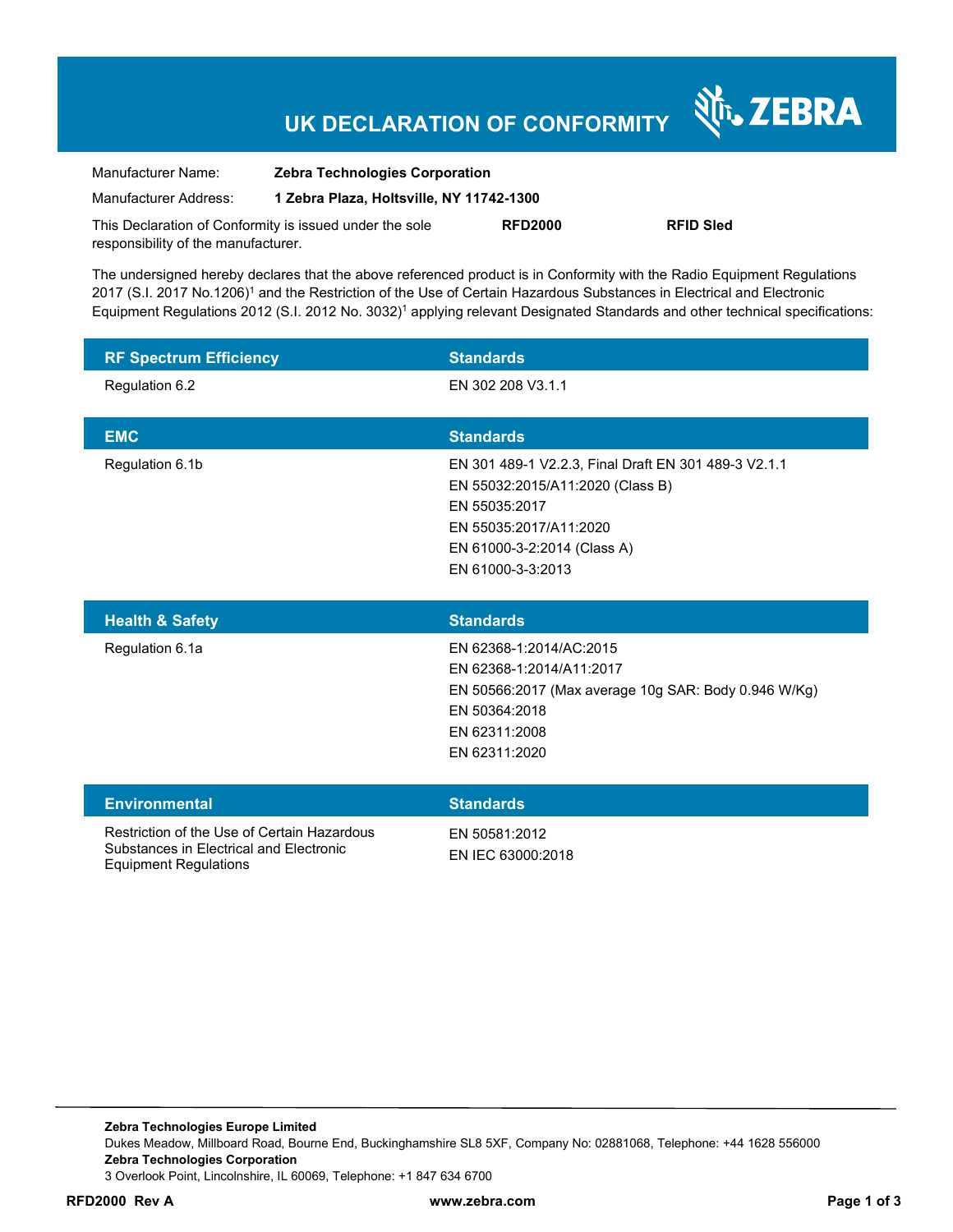### **UK DECLARATION OF CONFORMITY**



With regard to the Radio Equipment Regulations 2017 (S.I. 2017 No.1206)<sup>1</sup>, the conformity assessment procedure referred to in regulation 41(4)(a) and detailed in Schedule 2 has been followed.

 $^{\rm 1}$  As amended by applicable EU withdrawal legislation implemented at the time of issuing this declaration

### **Signed on behalf of Zebra Technologies Corporation**

*(Signature of authorized person)* Marco Belli Rev: A Sr. Manager, Regulatory **Date: 13 September 2021** Place: Bourne End, UK